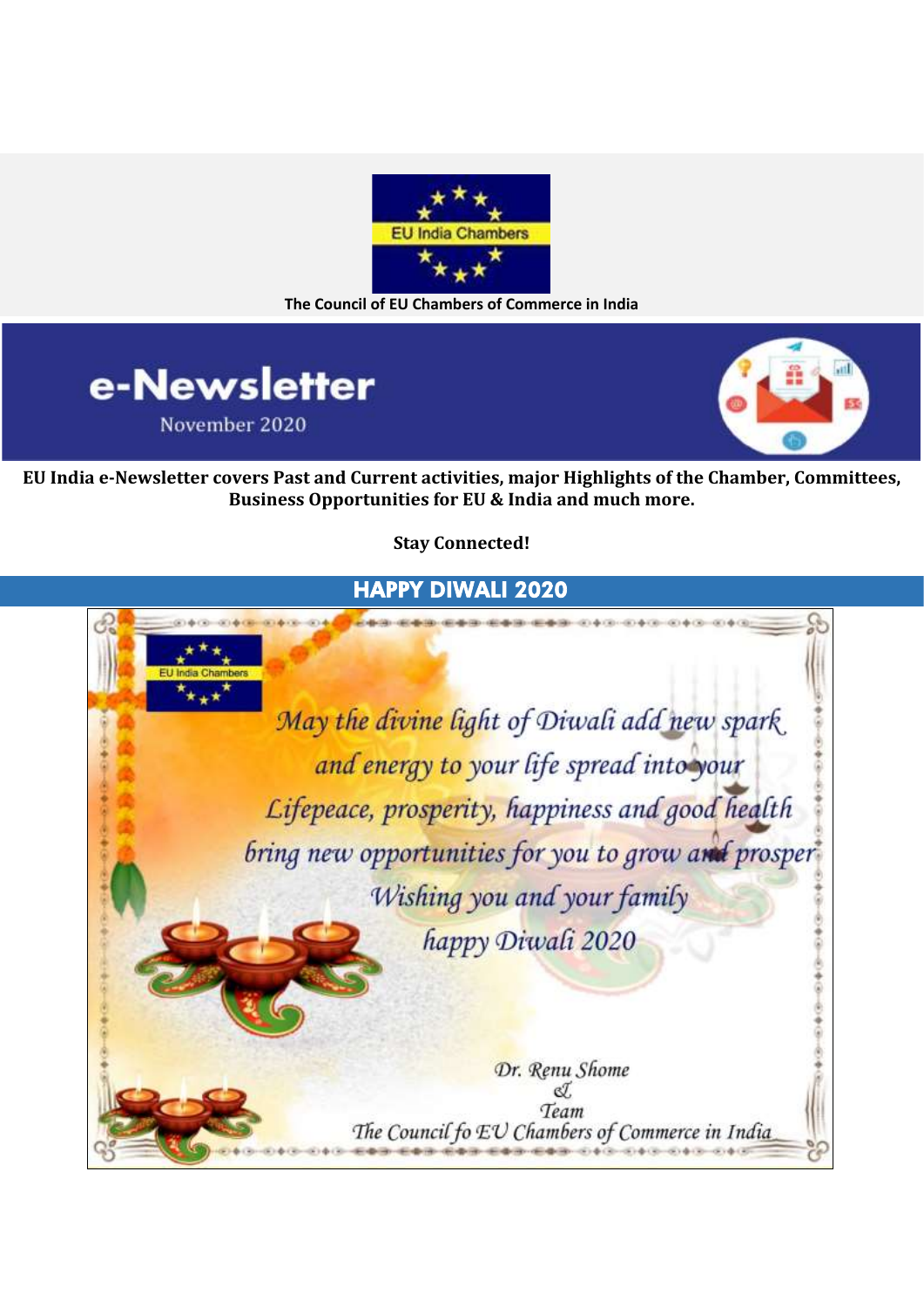#### For Advertisement Details Please Contact **Ms. Anvita Ail** [sgoffice@euindiachambers.com](mailto:sgoffice@euindiachambers.com) Mobile: +91-8104657233

## EU INDIA NEWS



[India, France to strengthen](https://euindiachambers.com/india-france-to-strengthen-indo-pacific-partnership/)  [Indo-Pacific partnership](https://euindiachambers.com/india-france-to-strengthen-indo-pacific-partnership/)



[India, UK ministers review trade deal](https://euindiachambers.com/india-uk-ministers-review-trade-deal-progress-in-virtual-meeting/)  [progress in virtual meeting](https://euindiachambers.com/india-uk-ministers-review-trade-deal-progress-in-virtual-meeting/)



[In bid to bolster economic partnership,](https://euindiachambers.com/in-bid-to-bolster-economic-partnership-india-italy-sign-15-agreements/)  [India-Italy sign 15 agreements](https://euindiachambers.com/in-bid-to-bolster-economic-partnership-india-italy-sign-15-agreements/)

#### BUSINESS OPPORTUNITIES FROM EU

Chamber of Commerce and Industry of Slovenia is organizing GZS ZOOM meeting series on Tuesday, 17th November 2020 at 10am CET. Guest of honor will be Mr. Bojan Ivanc, Chief Economist at the Chamber of Commerce and Industry of Slovenia (CCIS). The topics to be discussed as follows:

- the current economic situation in Europe and elsewhere in the world;

- the activities and markets that have gained and lost the most with the current health crisis;

- how to plan your business for the next week, next month and next year and what you need to consider;

Bojan has been employed at the CCIS since 2013. He takes care of macroeconomic forecasts and financial account systems of companies. He is involved in important initiatives of the Chamber, where analytical support is needed and they are related to measures and the impact on the economy. He regularly publishes his announcements in domestic and foreign media.

Meeting will last 60min and will be held through ZOOM platform and in English. If you wish to take part, contact us

#### BUSINESS OPPORTUNITIES FROM INDIA

An AI and advanced analytics consulting company enabling enterprises to generate measurable business value through data, they are a trusted and Industry recognized (Gartner, Forrester) data science and data engineering partner for several Fortune 500 companies. The Company brings deep expertise in Marketing science, Customer analytics, and Operations & Risk Analytics to deliver measurable business impact to their customers by using cutting edge Advance Analytics, Artificial Intelligence and Machine Learning techniques to solve complex business problems.

They have strong experience in Image, Video, Speech and Text Analytics and have delivered more than 600+ projects over past 10 years. They have been recently recognised by Forrester Wave 2020 as the leader in "Specialized Insights Service Provider" space.

They currently serve their Global Fortune 500 customers across all major industrial vertical such as CPG, Retail, Healthcare, Banking, Insurance and Manufacturing. They are looking for companies with whom they would like to explore an opportunity to showcase their Advanced Analytics and AIML Capabilities to explore further for mutual benefit.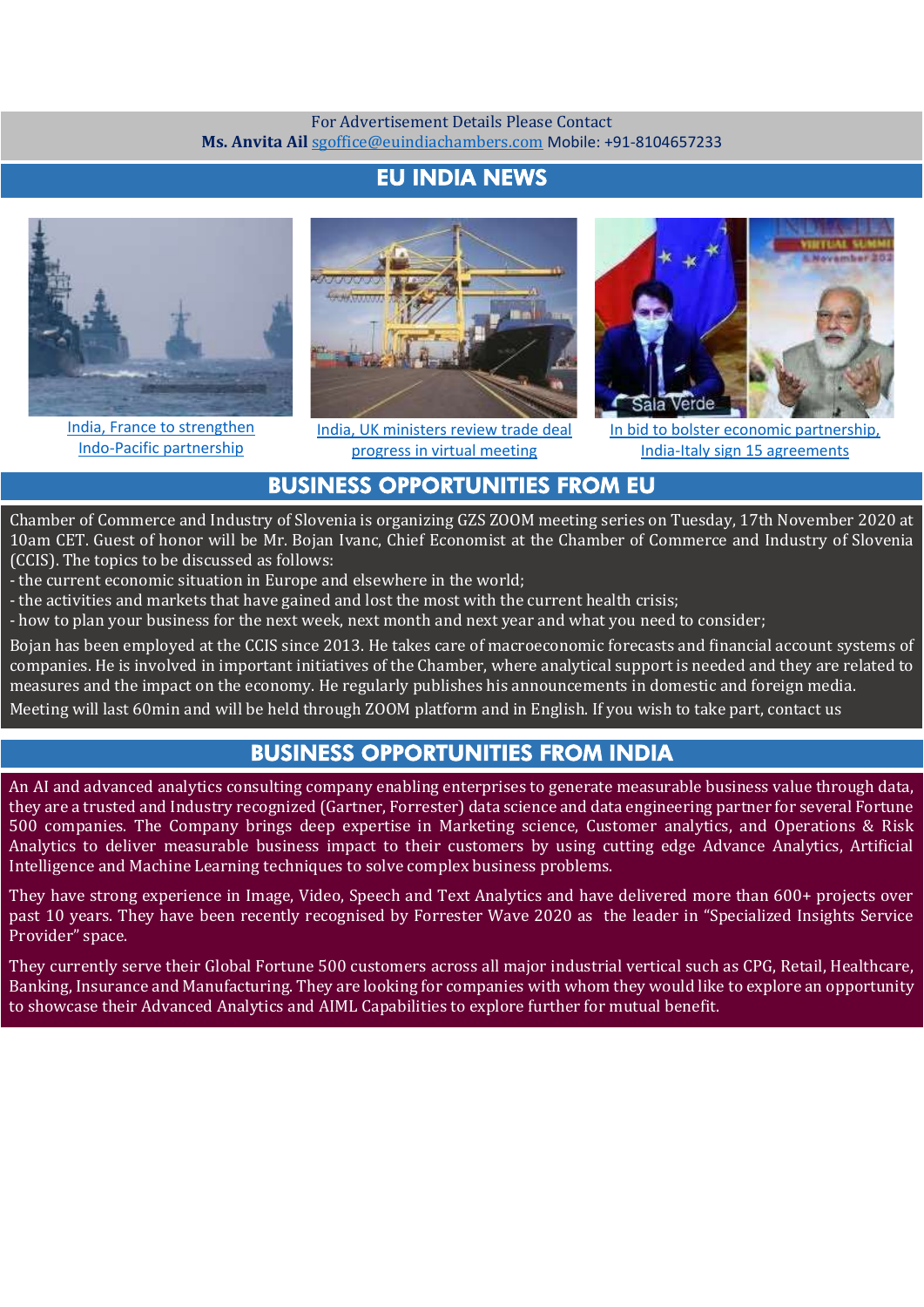#### **WHAT EXPERT SAYS**



www.freepressjournalin MUMBAI | WEDNESDAY | SEPTEMBER 30, 2020



THOUGHT FOR THE DAY: Nature does not hurry, vet everything is accomplished  $-$  Lan Tzu

When will there be a full-fledged economic recovery? Depends

> 66 Predicting a definite pattern<br>seems difficult, as many uncertainties prevail -- like, how soon will an effective vaccine be discovered, how

long its effect<br>will last, how

long will the<br>pandemic last and the lurking fear of the

occurrence of a

second and third wave of

coronavirus will

always remain.



Prognosis **KIRAN NANDA** 

**H** safe and sustainable economic<br>recovery. The strict, prolonged<br>lockdown to arrest the spread of the focation to arrest the spread of the<br>Covid-19 pandemic also resulted in an<br>economic upheaval, affecting people's<br>earnings and employment. 2020 is ex-<br>pected to be annus horribilis, affecting<br>the entire economy across secto the emire economy across sectors, while<br>domestic consumption, government<br>expenditure and private investment<br>all turning lacklustre.

expenditure and private investment and private in<br>systemation and private investment in The manufacturing sector contributing is per earth to hidla is GDP and private in<br>providing employment to as many as infered the most ed-tech, health-tech, fin-tech and ag

next to use os. the<br>children and agency excellent that the children are posed to grow even more<br>detech, health-tech and agence descriptions are being pre-<br>derected as regards economic revival, a num-<br>ber of recovery patter

tern of recovery seems difficult, as many uncertainties prevail -- like how many uncertainties prevail - like how<br>soon will an effective vaccine be discovered, how long will its effect last,<br>how long will an effective vacine be discondinant will last and the<br>production of a second and third wave o ing gap between the government's in-<br>tentions and outcomes over the years is

ing gap between the government's intentions and<br>outcomes over the yevernment's therefores and outcomes over the years is<br>only to evident. <br> Ondia has to redouble its efforts to contain the pandemic and enhancing<br>mon-pharm audit finds Central government wrong-ly retaining near Rs 48,000 crore of GST expension cess meant for states, Ficcal transparency is essential. Concerns cerns raised by the CAG must be adversed. There is no point pouring ever well-meant, imply nothing. What<br>matters is implementation on the<br>ground.

ground.<br>A confusing economic scenario is<br>emerging. The economy showed manu-<br>facturing and services gradually im-<br>proving, even with virus cases multi-



plying across the country. Agriculture has proved to be a bright spot. Still a strong rebound is not seen because of a number of disruptions taking place, Rising inflation and growth contraction are presenting a stern tes structural reforms that are being and will be under<br>taken along with regulator represe by the SEBI and the RBI, accompanied by fieree competition in a<br>companied by fiere competition in some sectors, are bound to accentuat

ture pandemics or similar disasters. The timing of a V-shaped recovery depends on a variety of factors. When will an effective vaccine be discovered? Experts say producing a viable vaccine could take 10-15 years, after fa nounce tainable economic recovery will take<br>place. However, for certain, a V-shaped<br>recovery is unlikely.

The writer is an economist and former<br>director of the Economic Research &<br>Training Foundation.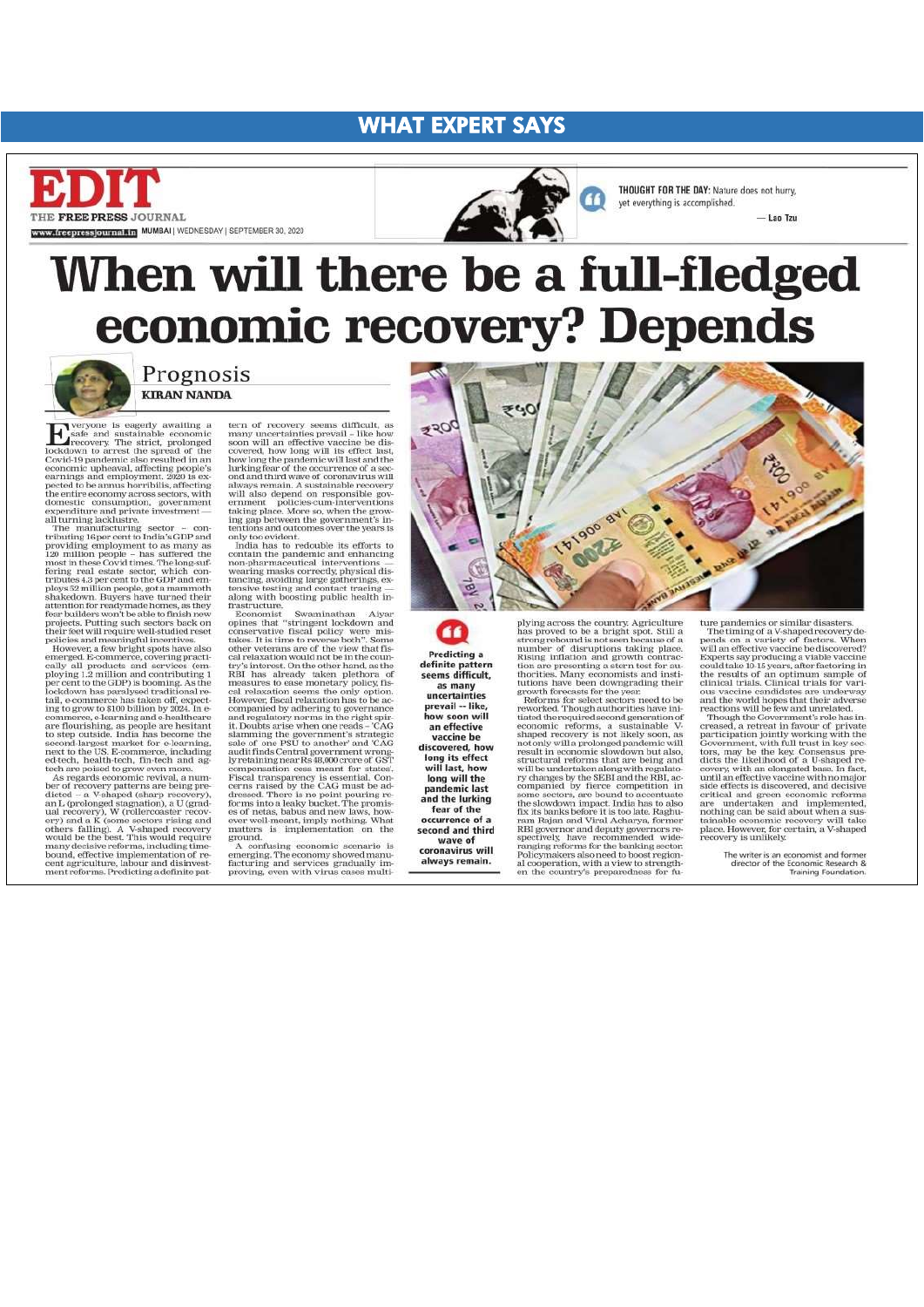



# **E-commerce races ahead despite odds**

Œ

Analysis **KIRAN NANDA** 

 $\begin{tabular}{l} \pmb{A} unique~competitive~ Indian \\ growth model of~ecommerec is  
ported by ecommere policy, which is still in the analysis. The is still in the making. India's ecommerec in the world, contributing roughly about 4 per cent of the GDP (from 1 per end of the twoth; cent in 2015). It is transforming the way Indian business is done. E-commerce and digital communications - however, newage services (domimate conversances days). The best curve of growth these days. \end{tabular}$ 

tions about the next curve of growth<br>these days.<br>E-commerce was progressing even<br>before the onset of Covid-19, thanks to<br>before the onset of Covid-19, thanks to<br>degital push. Covid proved the black<br>was wan event that gave tectionism, has given rise to a number of collaborative opportunities within<br>India and abroad. This trend was ac-India and abroad. This trend was accelerated, with many foreign businesses<br>consesses wanting to enter or expand operations in India. In the process, manches<br>SMEs, agricultural enterprises, finalization simple, say and adv demic.<br>Some prominent collaborative initia-

Some prominent collaborative initials<br>assume the Atal Imporation Mission (AIM), the NITI Aayog joining CGI India<br>(AIM), the NITI Aayog joining CGI India<br>services firm) to further rev up importion across schools; the Tata

partnership with banks, NBFCs ahead of festive season and preparing its finite<br>ch constructs for consumers to benefit from easy access of credit and afficient<br>from easy access of credit and afficient from easy access carr through effective and cost-competitive<br>freight booking and management. An-<br>other success story - the Swedish ap-<br>parel retailer H&M, which currently<br>has 48 outlets in 24 cities in India, will<br>in has 48 outlets in 24 cities

retail retail businesses have started con-<br>verging to enhance earnings from the

retail businesses have started con-<br>retail businesses have started con-<br>respire, to enhance earnings from the<br>fistive season. Only, the working of off-<br>fine businesses will now become more cost-effective, time-bund and<br>dis

Covid proved the black swan event that gave it a massive fillip, with 'work from home' (WFH) gaining prominence. Globalisation, notwithstanding increasing protectionism, has given rise to a number of collaborative opportunities within India and abroad. This trend was accelerated. with many foreign husinesses wanting to enter or expand operations in India. In the process, SMEs, agricultural enterprises finance, banking, fashion, beauty, marketing and advertising, **FMCGs, general** merchandise,<br>trade, health and education, have all started benefitting



India's online gaming craze has grown into a multi-crore business. Indians, irrespective of age, are turning into avidy gamers - a whopping 365 million players. With celebrity endorsements, regional language interfaces an

nan or azzo anno as growing at 21 per cart per amum.<br>
centr per amum.<br>
Formidable challenges do preval.<br>
Ilite the constant fear of cyberwar<br>
data privacy is another challenge. The SEBI has constituted a committee for<br>
mar ern data privacy law, which is being fi<br>nalised. There are demands for similar laws in the US and other countries

Another recent challenge was the<br>massive power outage in India's financial capital, impacting businesses massive power outgoing in main sinesses<br>across information technology, banking and financial services and financial<br>sectors; then there is the challenge of ing and manchas services and university<br>sectors; then there is the challenge of sectors; then there is the challenge of<br>a spectrum band between Telcos and Re-<br>and Table and Re-<br>and the companies and technological linnes J

policy, a group of Indian startups started planning to move the Competition Commission of India against the competition pany; yet another challenge concerns the likelihood of a global digital tax war metamorphosing into a taxing these global giants under the<br>equalisation levy.

equalisation levy.<br>Thus, e-commerce carries the poten-<br>tial of making India an attractive In-<br>vestment and global data hub. India vestment and global data hub. India exercity energy and a multimostic with respect to e-commerce businesses — growing demand, attractive operators protunities, policy support, increasing investments and the competitive ad

software technology manpower to implement the same.<br>
Industry, research bothes and the Government need to be mindful of fucure threats and risks. There is a need for a strong network and sustainable hand<br>
bandwidth. The s



### **NEW MEMBERS**



THOUGHT FOR THE DAY: There is frequently more to be learned from the unexpected questions of a child than the discourses of men.

 $-\int$ John Locke